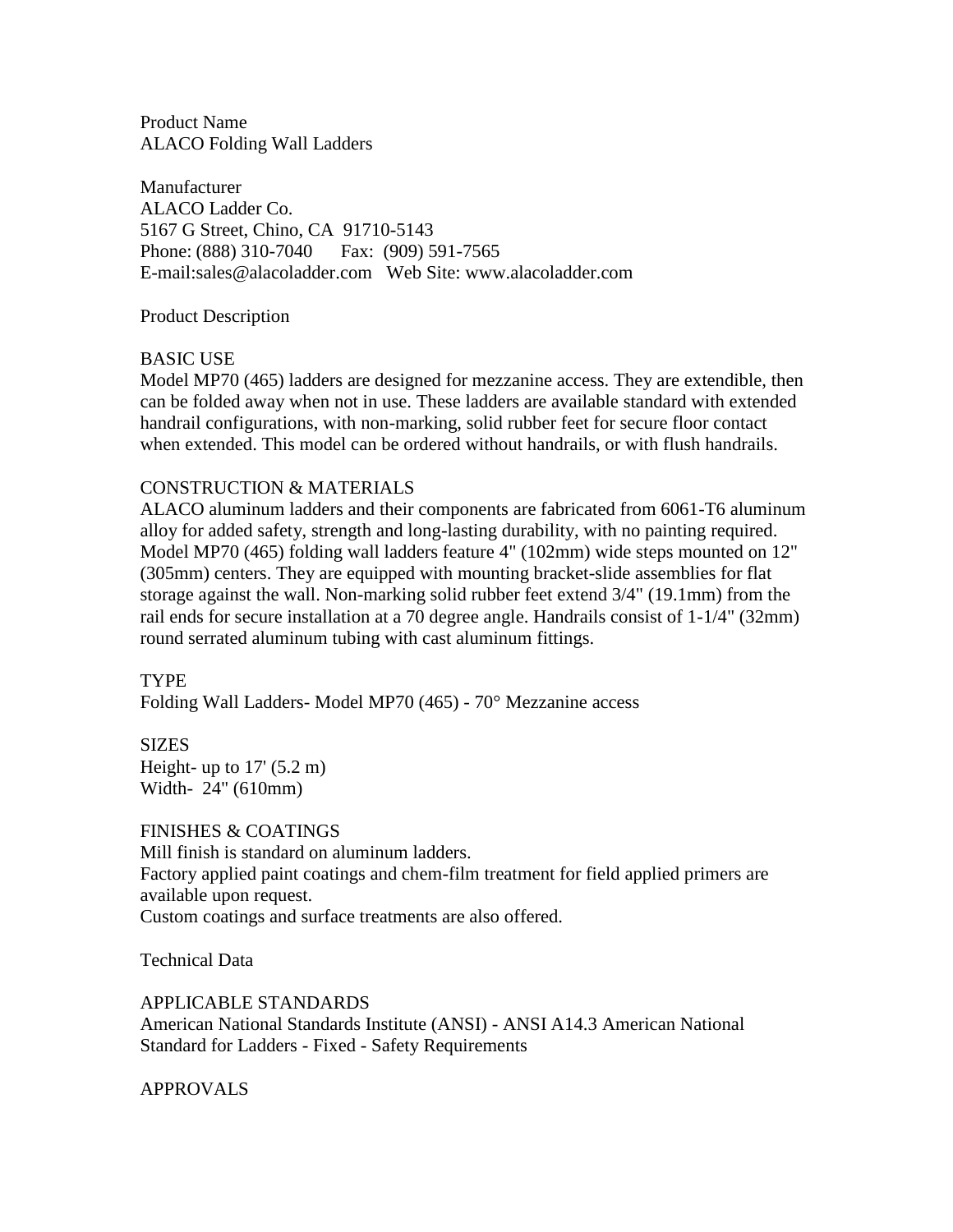U.S. Occupational Safety and Health Administration (OSHA)

ALACO aluminum ladders are certified to meet OSHA/ANSI A14.3 standards for fixed wall ladders.

## ENVIRONMENTAL CONSIDERATIONS

Metals used in these products are presumed to be recyclable upon demolition.

## PHYSICAL/CHEMICAL PROPERTIES

Additional material and product information and performance data are available to design professionals upon request.

**Installation** 

## PREPARATORY WORK

Handle and store product according to ALACO recommendations.

## **METHODS**

Model MP70 (465) Folding Wall Aluminum Ladder Standard Assembly Establish centerline of mounting bracket on face of mezzanine 3" (76mm) below floor; install top step even with floor line. Check clear floor space required at bottom, and install the ladder at 70 angular degrees.

Options - Flush or extended handrails are optional and can be installed singularly or on both sides of the ladder side rails.

Complete installation recommendations for all product models are available from the manufacturer.

# BUILDING CODES

Building code requirements and product compliance data can be obtained from the manufacturer. Installation must comply with applicable local, state and national code jurisdictions.

Availability & Cost

# AVAILABILITY

Contact manufacturer for information on product availability.

#### COST

Budget pricing and installed cost information may be obtained from the manufacturer.

#### **Warranty**

ALACO ladders carry a limited warranty of 5 years.

#### **Maintenance**

ALACO ladders are maintenance-free, with no painting required.

Technical Services